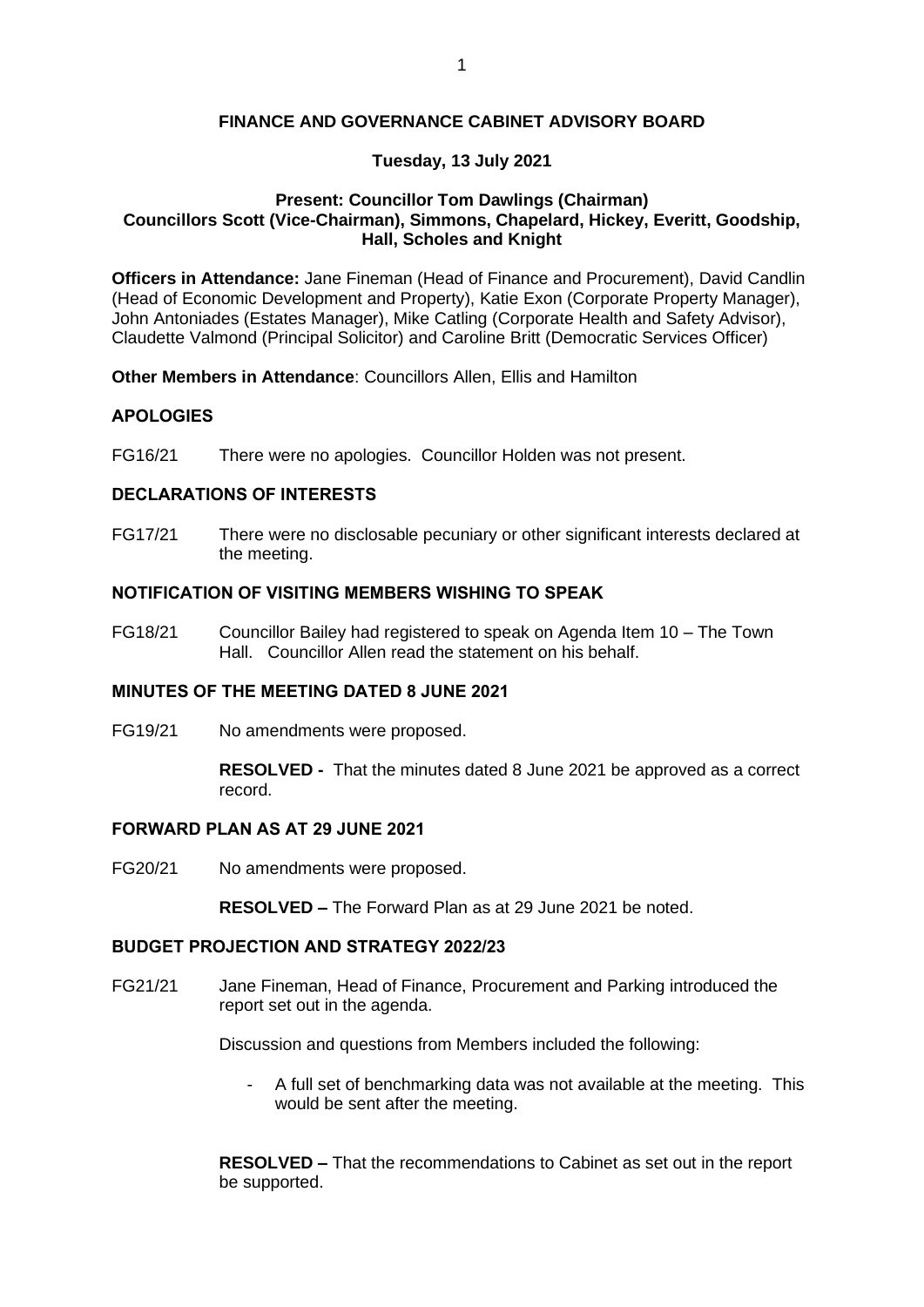#### **PROPERTY TRANSACTION REPORT JANUARY TO JUNE 2021**

FG22/21 John Antoniades, Estates Manager, introduced the report set out in the agenda.

Discussion and questions from Members included the following:

The Council owned 8.47% of the land sold at Bridge Ridge. Speldhurst road, Southborough and therefore received the equivalent percentage of the overall sale, a total of £160,930.00 (8.47% of £1.9m). In addition TWBC received costs associated with obtaining planning permission, a total of £22, 022.44.

To note, the matter was decided in taking the exempt information set out in the Agenda as read.

**RESOLVED –** That the recommendations to Cabinet as set out in the report be supported.

# **ANNUAL CORPORATE HEALTH AND SAFETY REPORT**

FG23/21 Mike Catling, Corporate Health and Safety Advisor introduced the report set out in the agenda.

> **RESOLVED** – That the recommendations to Cabinet as set out in the report be supported.

#### **PROPERTY ASSET PROGRAMME**

FG24/21 David Candlin, Head of Economics, Development and Property introduced the report set out in the agenda.

Discussion and questions from Members included the following:

- The long lease that was currently in place for TN2 was no longer suitable. TWBC were now in discussion with the landowner to try and bring this forward.
- Options for the use of TN2 were also being discussed with the landowner and could include part residential or a possible medical centre.
- The Development Programme Officer Group (DOG) met on a monthly basis. The proposed Property Asset Oversight Panel would sit above this Group.
- A delegated budget for the Property Asset Oversight Panel would be set by Cabinet. Projects would then come forward to be dealt with by the Portfolio Holder, in this case the Leader of the Council.
- Final decisions on the disposal of any property remained with Cabinet and would therefore go through the normal Cabinet process.
- The Civic Complex Working Group would have oversight for the Civic Complex. The Working Group would be in the lead for this work, with the Property Asset Oversight Panel having a watching brief.
- Information related to assets would be disseminated to the appropriate Ward Members.
- Information and engagement would be done by the Property Asset Oversight Panel. At the appropriate time, and if required All Member Briefings would be arranged, especially for the disposal of any major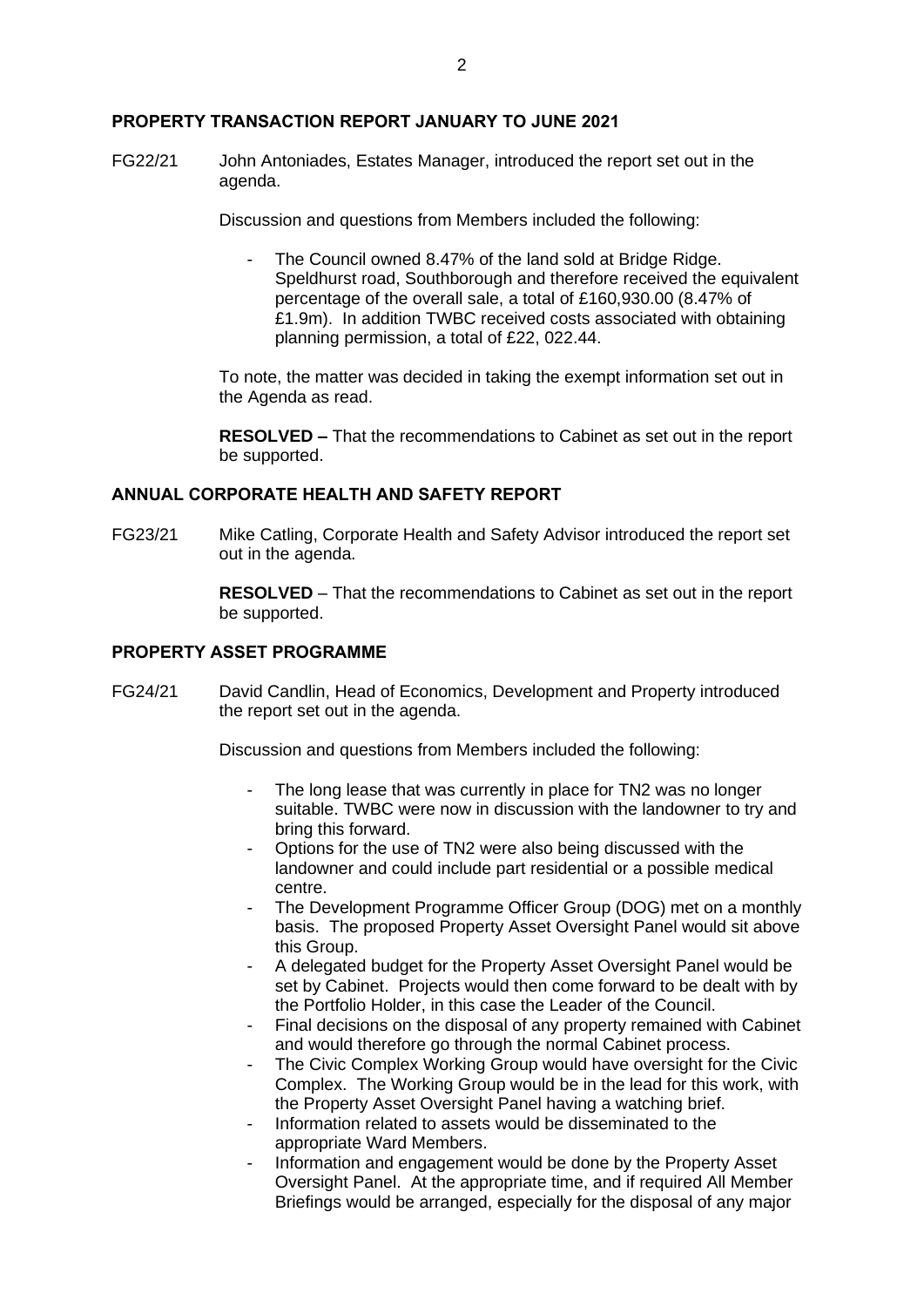assets (this would be alongside the normal Cabinet process).

- Materials related to meetings of the Property Asset Oversight Panel would be available to Members on request. Members would need to decide how best to ensure that information was disseminated so that Members were aware of when meetings were scheduled to take place. It would be important that the necessary Governance arrangements were in place.
- The Property Asset Oversight Panel would take the place of the Development Advisory Panel (DAP).
- Meetings of this nature (also including other panel meetings e.g. ASMOP) were held in private to allow issues including financially sensitive information to be discussed in full.
- Using the £500k for consultancy fees ensured that all the necessary skills were obtained to undertake the work required. To obtain those skills via in house recruitment would be a very big undertaking with no guarantee of success. It was very unlikely the Council would be able to secure the range of skills required.

**RESOLVED –** That the recommendations to Cabinet as set out in the report be supported.

# **TOWN HALL**

FG25/21 Katie Exon, Corporate Property Manager introduced the report set out in the agenda.

Councillor Harry Allen read a statement on behalf of Councillor Bailey.

Discussion and questions from Members included the following:

- Retaining ownership and the continued use of the Town Hall was important to residents.
- Heritage of the Town Hall and measures to reduce operational costs was also considered important. Letting vacant space would defray costs to the Council.
- Using the Town Hall in a way that would encourage more people to work in Tunbridge Wells would have a positive knock on effect for the Town Centre.
- Engagement with Council staff on any decisions related to the future use of the Town Hall would be very important.
- TWBC envisaged working with one landlord/tenant. Office space would be rented from the landlord/tenant. TWBC would then only be dealing with one person. Included in the lease agreement would be a service charge that would cover any necessary costs e.g. the appropriate portion of business rates.
- It would be paramount to ensure that the building was brought up to an acceptable standard not only for the portion that would be rented out but also for Council staff that continued to use the building.
- The Town Hall would be open for business use (rather than residential, hospitality etc.).
- Procurement would not need to follow the OJEU route.
- It was noted that the indicative timetable included in the report had changed. It was hoped that a Members Briefing would be scheduled for the week beginning 30 August 2021. Supplier engagement would be done potentially towards the end of the week beginning 12 July